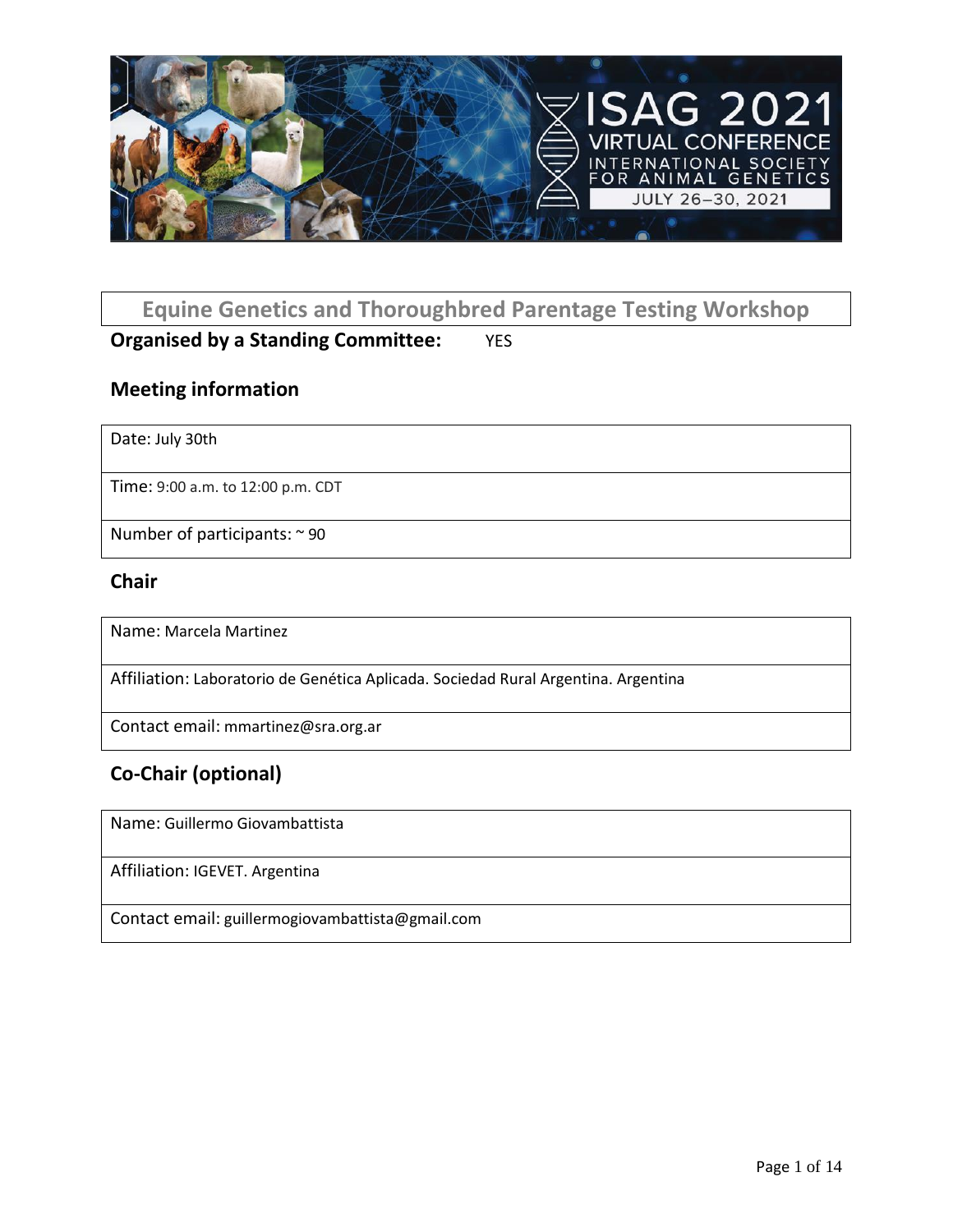

## **Agenda**

| 9:00 AM  | <b>Welcoming remarks.</b>                                                                                                                                                                                                                                                                                                                                                                                                                                                                                                                                                                                     |
|----------|---------------------------------------------------------------------------------------------------------------------------------------------------------------------------------------------------------------------------------------------------------------------------------------------------------------------------------------------------------------------------------------------------------------------------------------------------------------------------------------------------------------------------------------------------------------------------------------------------------------|
| 9:10 AM  | <b>Horse STR Comparison Test.</b><br>Dr. Rebecca Bellone, University of California-Davis.                                                                                                                                                                                                                                                                                                                                                                                                                                                                                                                     |
| 9:25 AM  | <b>Donkey STR Comparison Test.</b><br>Prof. Peter Dovc, Biotechnical Faculty, University of Ljubljana, Slovenia.                                                                                                                                                                                                                                                                                                                                                                                                                                                                                              |
| 9:40 AM  | <b>Horse SNP Comparison Test.</b><br>Dr. Rebecca Bellone, University of California-Davis.                                                                                                                                                                                                                                                                                                                                                                                                                                                                                                                     |
| 9:55 AM  | <b>Introduction to Horse SNP Panel Discussion and Related Author</b><br>Presentations.                                                                                                                                                                                                                                                                                                                                                                                                                                                                                                                        |
|          | 10:00 AM 85463 Comparative analysis of single nucleotide polymorphisms and<br>microsatellite markers for parentage verification and sire/dam allocation<br>within equine thoroughbred breed.<br>P Flynn <sup>*1,2</sup> , R Morrin-O'Donnell <sup>1</sup> , R Weld <sup>1</sup> , J Carlsson <sup>2</sup> , P Siddavatam <sup>3</sup> , and K.<br>Reddy <sup>3</sup> , <sup>1</sup> Weatherbys Scientific, Naas, Ireland, <sup>2</sup> University College Dublin,<br>School of Biology & Environmental Science, Belfield, Dublin, Ireland, <sup>3</sup> Thermo<br>Fisher Scientific, Austin, TX, USA.         |
| 10:15 AM | Availability of whole genome sequencing database for selecting SNP<br>marker in Thoroughbreds.<br>Dr. Teruaki Tozaki, Laboratory of Racing Chemistry.                                                                                                                                                                                                                                                                                                                                                                                                                                                         |
| 10:25 AM | Break.                                                                                                                                                                                                                                                                                                                                                                                                                                                                                                                                                                                                        |
|          | 10:40 AM 85482 Evaluation of the ISAG equine parentage testing SNP panel across multiple<br>breeds.<br>Rebecca Bellone <sup>*1,2</sup> , Brad Till <sup>1</sup> , Angelica Kallenberg <sup>1</sup> , Felipe Avila <sup>1</sup> , and Rob<br>Grahn <sup>1</sup> , <sup>1</sup> University of California Davis, Veterinary Genetics<br>Laboratory, Davis, CA, USA, <sup>2</sup> University of California Davis, Department of<br>Population Health and Reproduction, Davis, CA, USA.                                                                                                                            |
| 10:55 AM | Presentations Results of Horse Survey and Decisions on the Horse Core<br>Panel.                                                                                                                                                                                                                                                                                                                                                                                                                                                                                                                               |
|          | 11:25 AM 85441 Pioneer 100 Horse Health Project: A Deep Phenotypic and Multiomic<br>Resource.<br>CG Donnelly <sup>*1</sup> , N Cohen <sup>2</sup> , G Mulcahy <sup>3</sup> , J Manfredi <sup>4</sup> , S Valberg <sup>5</sup> , E Oberhaus <sup>6</sup> ,<br>J Morgan <sup>7</sup> , E Graham-Williams <sup>8</sup> , KE Knickelbein <sup>8</sup> , R Bellone <sup>1,9</sup> , ND Price <sup>10,11</sup> ,<br>and CJ Finno <sup>1</sup> , <sup>1</sup> Department of Population Health and Reproduction, School<br>of Veterinary Medicine, University of California-Davis, Davis, CA, USA, <sup>2</sup> Large |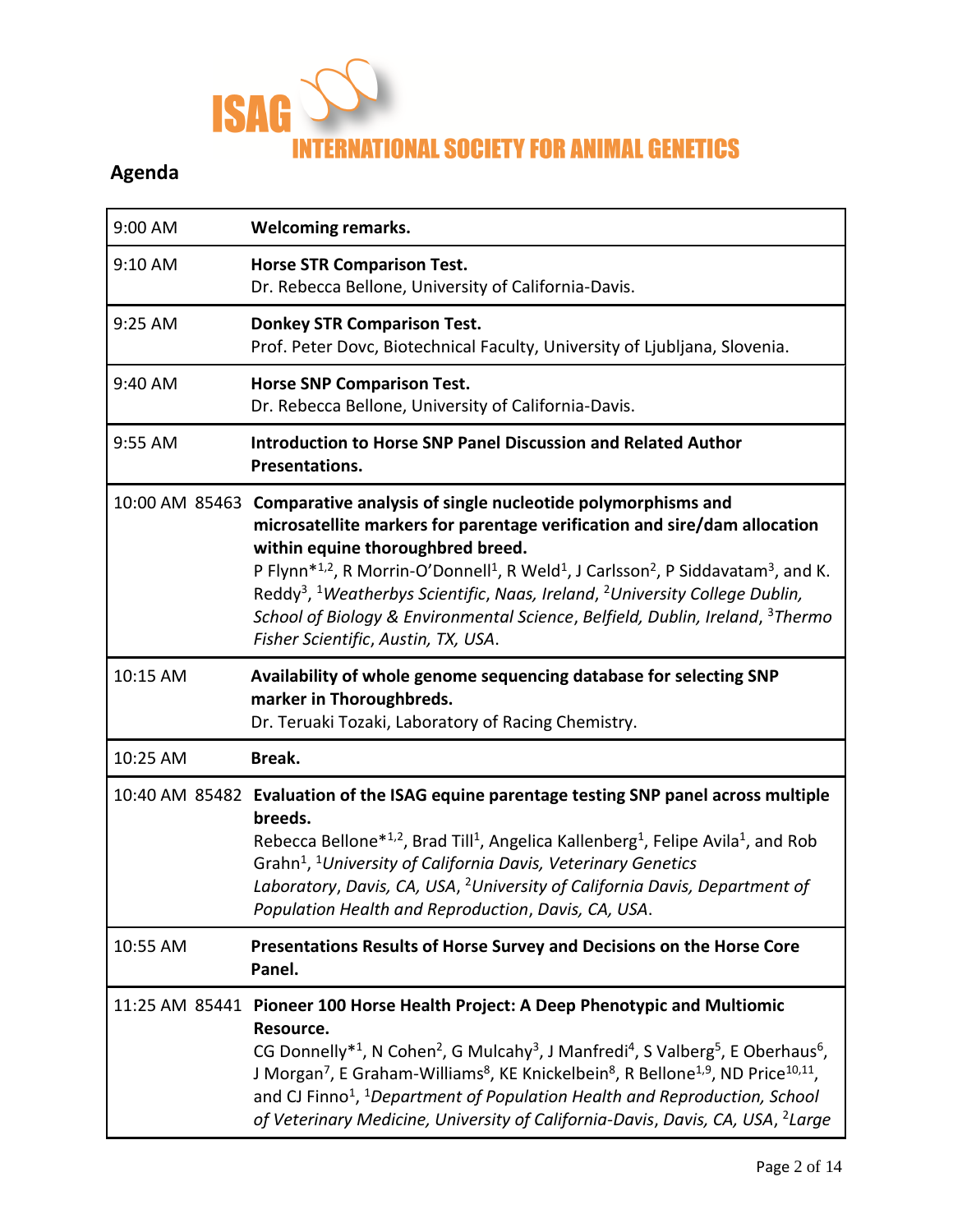

### **XTIONAL SOCIETY FOR ANIMAL GENETICS**

|          | Animal Clinical Sciences, College of Veterinary Medicine and Biomedical                    |
|----------|--------------------------------------------------------------------------------------------|
|          | Sciences, Texas A&M University, College Station, TX, USA, <sup>3</sup> School of           |
|          | Veterinary Medicine, University College Dublin, Dublin, Ireland, <sup>4</sup> Department   |
|          | of Pathobiology and Diagnostic Investigation, College of Veterinary                        |
|          | Medicine, Michigan State University, East Lansing, MI, USA, <sup>5</sup> Department of     |
|          | Large Animal Clinical Sciences, College of Veterinary Medicine, Michigan                   |
|          | State University, East Lansing, MI, USA, <sup>6</sup> School of Animal Sciences, Louisiana |
|          | State University, Baton Rouge, LA, USA, <sup>7</sup> Department of Medicine and            |
|          | Epidemiology, School of Veterinary Medicine, University of California-                     |
|          | Davis, Davis, CA, USA, <sup>8</sup> Veterinary Medical Teaching Hospital, School of        |
|          | Veterinary Medicine, University of California-Davis, Davis, CA,                            |
|          | USA, <sup>9</sup> Veterinary Genetics Laboratory, School of Veterinary Medicine,           |
|          | University of California-Davis, Davis, CA, USA, <sup>10</sup> Institute for Systems        |
|          | Biology, Seattle, WA, USA, <sup>11</sup> Onegevity Health, New York, NY, USA.              |
| 11:40 AM | Duty labs election.                                                                        |
| 11:45 AM | <b>Election of New Committee members and Other Business.</b>                               |

11:55 AM **Meeting ends.**

# **Summary of the meeting**

Including votes, decisions taken and plans for future conferences

#### **1. Welcoming Remarks**

The workshop was conducted virtually as part of the online ISAG 2021 Conference. The agenda of the workshop included the discussion of Comparison tests (CTs) results for Horse STR, Donkey STR and Horse SNPs carried out during the period 2020-21.

#### **2. Horse STR CT Discussion**

*Duty Laboratory*: Dr. Rebecca Bellone, UC Davis, Veterinary Genetics Laboratory (USA).

*Samples*: 22 DNA samples (2 references) representing 8 breeds – Thoroughbred (8), Quarter Horse (7), American Miniature (1), Appaloosa (2), Arabian (1), Oldenburg (1), Paint Horse (1), and Standardbred (1). Extractions were done with Gentra® Puregene®-Qiagen procedure. Two labs reported that sample #7 was empty upon arrival.

*Participants:* One-hundred and one labs requested samples and 94 labs reported results. The Duty Lab reported shipping issues for: Russia/South Africa/Spain/Denmark/Egypt. Also, there were some custom issues with China and 12 labs of Brazil didn't receive shipment for over a month (1 second shipment was sent) but this did not appear to impact quality of the DNA based on concordance results (average genotyping accuracy for the nine labs that reported results was 99.88%). Due to these problems, report deadline due March 31, was extended to April 30.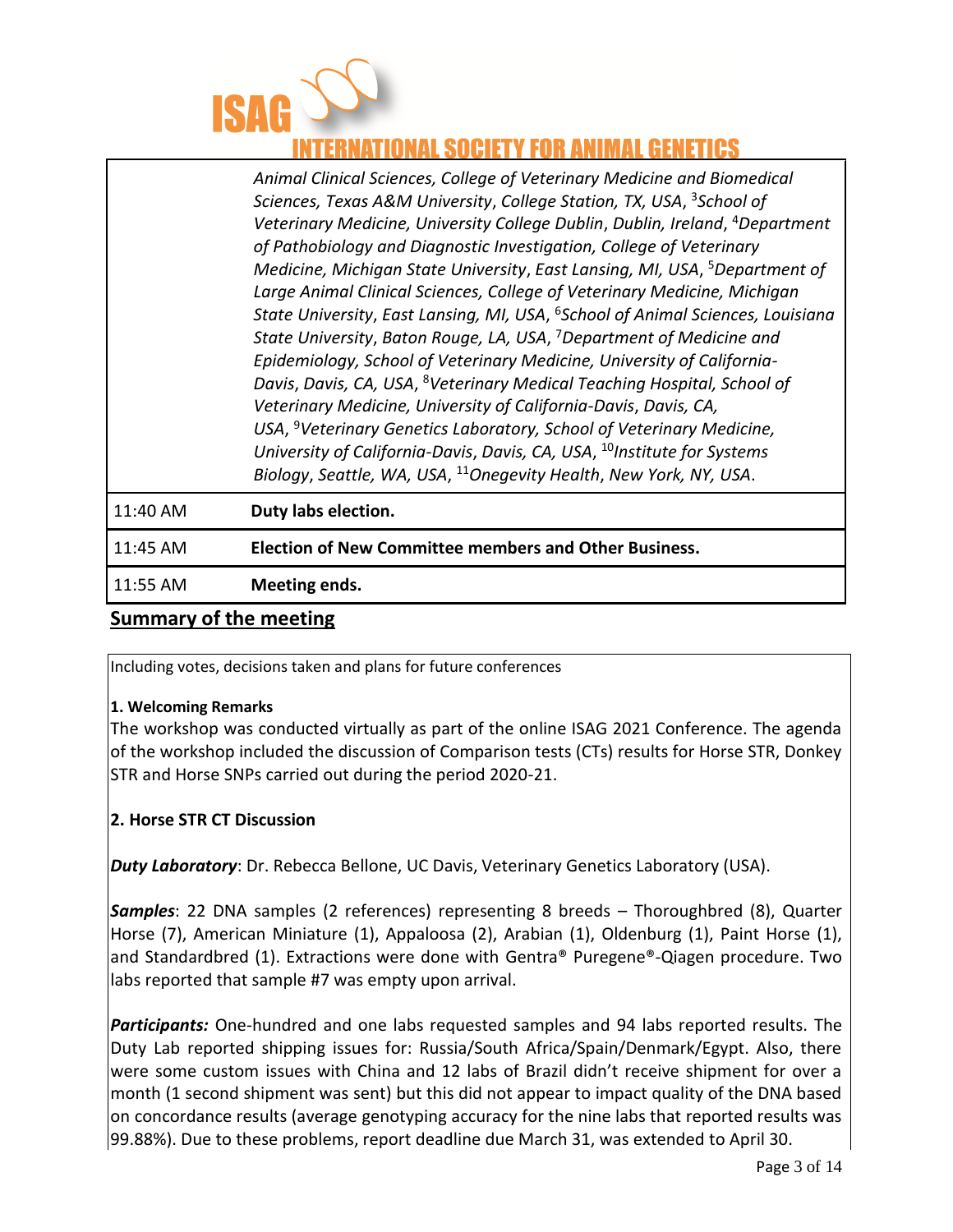

#### *Summary of Results:*

#### *ISAG Panel:*

The relative overall marker concordance among labs was good, ranging from a minimum of 96.86% (HMS3) to a maximum of 99.52% (HMS6). See table below. This reflects the difficult for detection of allele "M" of marker HMS3 due to its lower amplification, as reported in last years. During the Duty Lab presentation, the discrepancies in HMS3 and ASB2 were discussed. ASB2 alleles "B" (sample #7) and "C" (sample #4) were missed or wrongly called by 12 and 10 labs respectively, causing the lower concordance in this marker.

Eighty-three percent of the labs ranked  $1$  (100 – 98% concordance among labs), slightly lower than in the previous CT (86%). Only 2% of the labs ranked below 80% of concordance.

| Locus             | <b>Relative Accuracy</b> |  |  |
|-------------------|--------------------------|--|--|
| HMS3              | 96.86%                   |  |  |
| ASB <sub>2</sub>  | 97.87%                   |  |  |
| ASB17             | 98.24%                   |  |  |
| HMS2              | 98.46%                   |  |  |
| HMS7              | 98.46%                   |  |  |
| VHL <sub>20</sub> | 98.62%                   |  |  |
| AHT5              | 98.72%                   |  |  |
| HTG4              | 98.72%                   |  |  |
| ASB <sub>23</sub> | 98.78%                   |  |  |
| HTG10             | 98.99%                   |  |  |
| AHT4              | 99.31%                   |  |  |
| HMS6              | 99.52%                   |  |  |

#### *Parentage questions:*

Parentage questions concordance was reasonably good. The parentage question one asked if the offspring (s) of sample #19 were among samples tested. Seventy-six percent of the labs answered correctly (No) while another 14% expressed doubts due to discrepancy in one marker. In this case, the additional panel of markers should be tested to rule out the parentage as suggested by ISAG rules. The second question asked if the parents, or parent, of sample #18 were among samples tested. Eighty-nine labs (95%) answered correctly (Yes, sample #8).

#### *Back Up Panel:*

For the Back Up Panel, the highest discrepancy was shown at marker TKY337 (sample #10) due to some labs missing allele "P" while other miscalled that allele as "F" presumably due to the use of primers that will incorrectly genotype horses who have the known 19bp deletion. This issue was discussed during 2019 Workshop and the pair of "UC Davis" primers were suggested to overcome TKY337 deletion present in some samples, detecting thus allele "P" instead of "F". Suggested primers used by UC Davis are TKY337F 5'-TTTTGAGCAGAGCAGGGTTT-3' and TKY337R 5'-CTTGTGCCCCTCATGTCTTT-3'.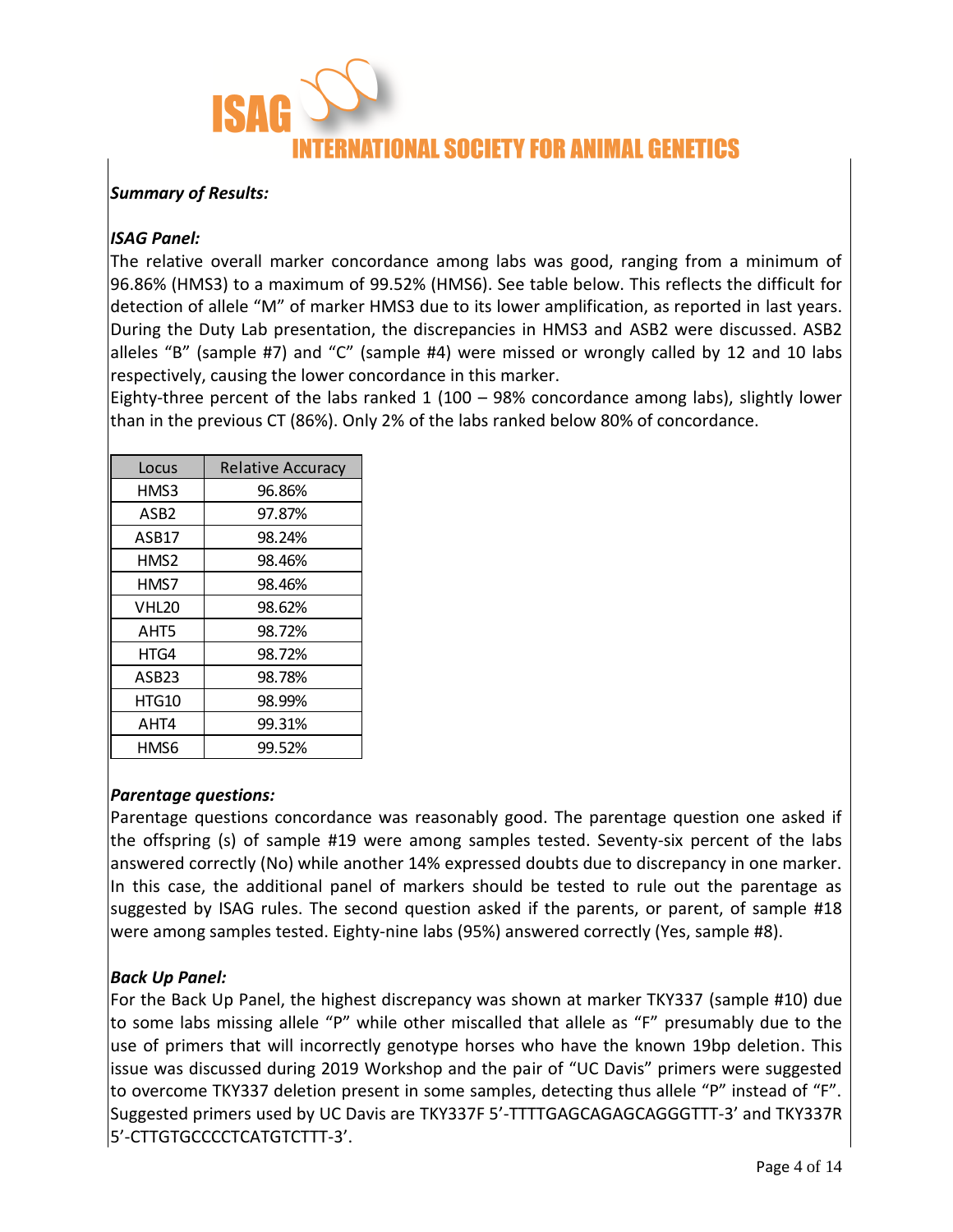

### IONAL SOCIETY FOR ANIMAL GENETICS

#### *Discussion Points:*

The ST Committee advised the participants to check previous workshop reports to look for frequent causes of discrepancies in the CTs. In addition, it was suggested to use sample #7 (with problematic ASB2 and HMS3 genotypes) and sample #10 (with problematic TKY337 genotypes) to be included as references for the next CT.

The SC reviewed 2 requests for changes of genotype results and sample order. The unanimous consensus was for no such corrections to be made. Quality control of genotype results is the responsibility of CT participants. Paragraphs 27 and 28 of the Rules for Conducting Comparison Tests for Animal DNA Test apply to copying errors in compilation or stipulation of "concordant" genotype as the correct genotype.

#### **3. Donkey STR CT Discussion**

*Duty Laboratory*: Prof. Peter Dovc, GenLab, Biotechnical Faculty, University of Ljubljana, Slovenia.

*Samples*: DNA from 22 DNA samples (2 references) was extracted using E.Z.N.A.® Tissue DNA Kit (Omega Bio-te[k\).](https://www.omegabiotek.com/product/e-z-n-a-tissue-dna-kit/) Collection, extraction and after shipment of the samples for the Duty Lab was delayed due to Covid-19 pandemic. Samples #9 and #11 were detected as contaminated and not used in the final score.

*Participants:* Twenty-four labs requested samples and 17 labs reported results. Both Brazil and South Africa labs reported customs issues and second batch of samples should be shipped to them. Due to these problems, report deadline due March 31, was extended to April 30.

#### *Summary of Results:*

#### *ISAG Panel:*

The relative overall marker concordance among labs was good, ranging from a minimum of 91.67% (TKY337) to a maximum of 100% (ASB23, HMS18, HMS2, HMS3, HTG10, TKY343). The lower accuracy in marker TKY337 reflects the difficulty to detect the allele "H" in several samples, as reported in the previous CT. Modified primers used in horse, as described above, are also recommended for donkey TKY337-for:TTTTGAGCAGAGCAGGGTTT and TKY337-rev: CTTGTGCCCCTCATGTCTTT.

Seventy-six percent of the labs ranked 1 (100 – 98% concordance among labs) and no lab ranked below the 80% of concordance.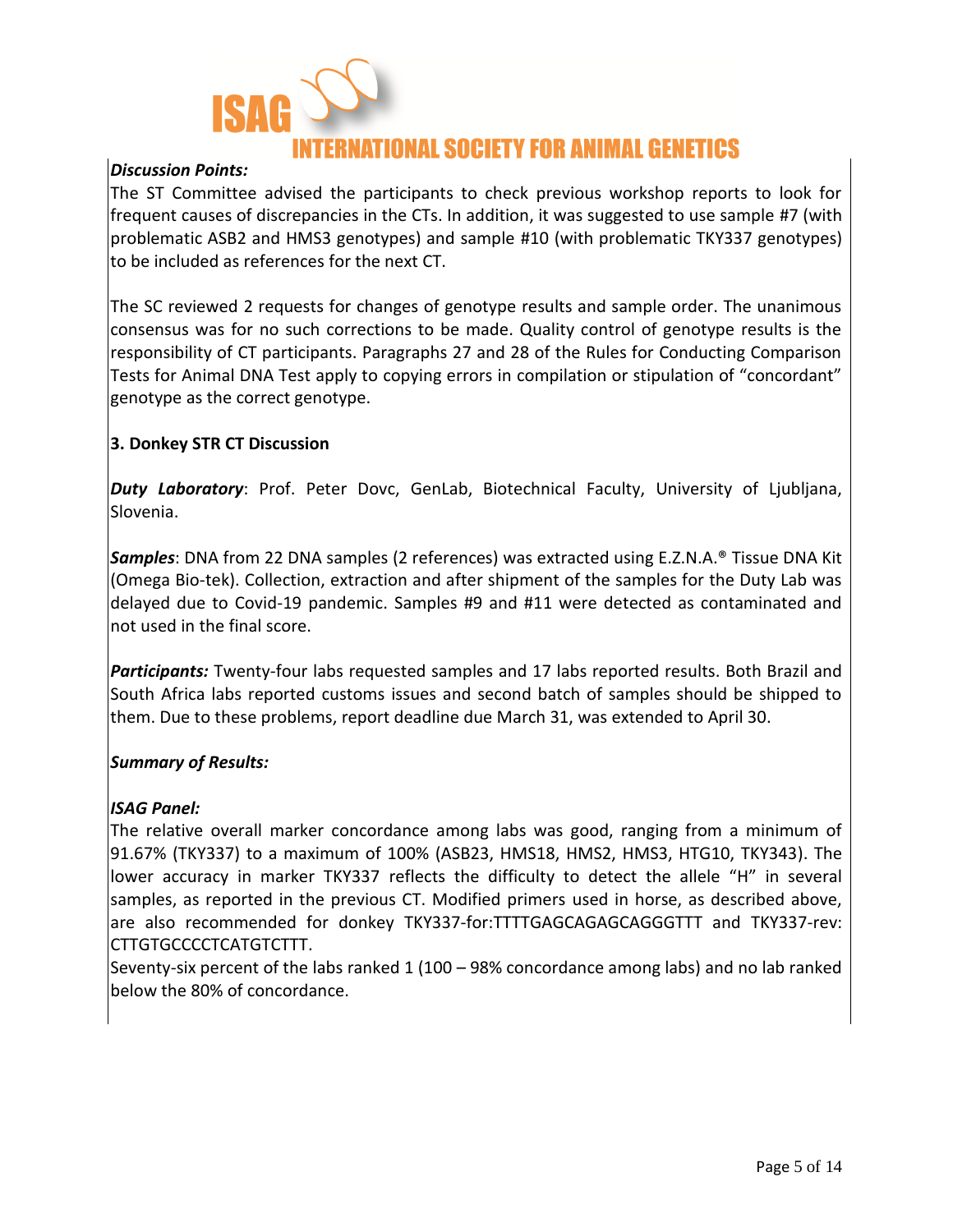

### NAL SOCIETY FOR ANIMAL G

| <b>Locus</b>      | <b>Relative Accuracy</b> |
|-------------------|--------------------------|
| TKY337            | 91.67                    |
| HTG7              | 93.79                    |
| HMS7              | 98.04                    |
| AHT4              | 98.36                    |
| <b>TKY297</b>     | 98.61                    |
| HMS6              | 98.69                    |
| <b>TKY312</b>     | 99.65                    |
| ASB <sub>23</sub> | 100.00                   |
| HMS18             | 100.00                   |
| HMS2              | 100.00                   |
| HMS3              | 100.00                   |
| HTG10             | 100.00                   |
| <b>TKY343</b>     | 100.00                   |

#### *Parentage questions:*

Parentage questions concordance was reasonably good. The parentage question one asked if sample #20 qualifies as the mother of sample #19. Seventy percent of the labs answered correctly (Yes). Wrong answers were mainly caused by TKY337 errors. The second question asked if sample #5 qualifies as the offspring of sample #22. Ninety-four percent of the labs answered correctly (No).

#### *Discussion Points:*

The ST Committee advised the participants to check previous workshop reports to look for frequent causes of discrepancies in the CTs. In addition, it was suggested to use any of the samples with discordant TKY337 genotype as reference for the next CT.

The SC reviewed 2 requests for changes of genotype results and sample order. The unanimous consensus was that no such correction should be made. Quality control of genotype results is the responsibility of CT participants. Paragraphs 27 and 28 of the Rules for Conducting Comparison Tests for Animal DNA Test apply to copying errors in compilation or stipulation of "concordant" genotype as the correct genotype.

#### **4. Horse SNP CT Discussion**

*Duty Laboratory*: Dr. Rebecca Bellone, UC Davis, Veterinary Genetics Laboratory (USA).

*Samples*: 22 DNA samples (2 references) representing 8 breeds – Thoroughbred (8), Quarter Horse (7), American Miniature (1), Appaloosa (2), Arabian (1), Oldenburg (1), Paint Horse (1), and Standardbred (1). Extractions were done with Gentra® Puregene®-Qiagen procedure. Two labs reported that sample #7 was empty upon arrival.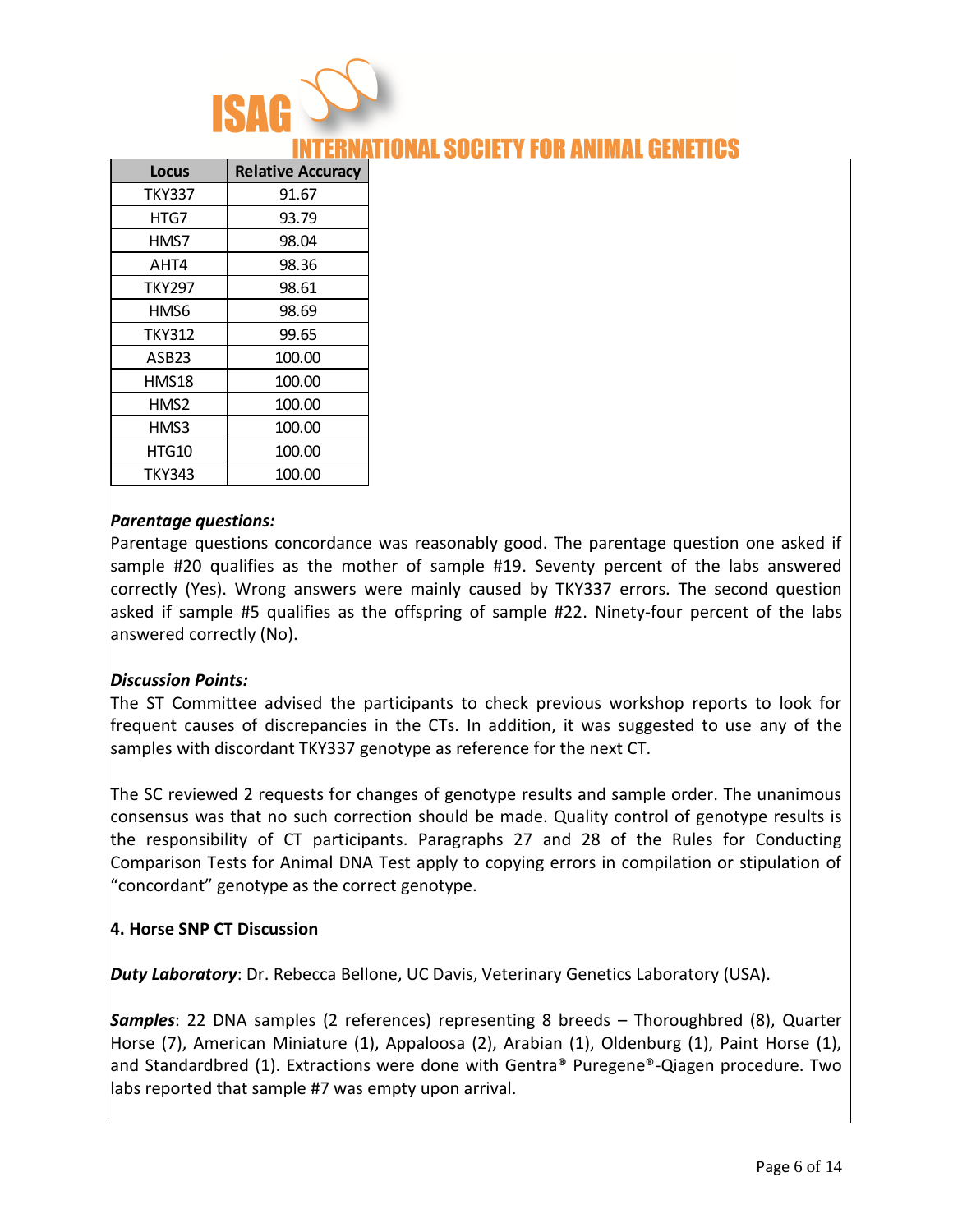

### NATIONAL SOCIETY FOR ANIMAL GENETICS

*Participants:* Twenty-nine labs requested samples and 14 labs reported results (United States (3), Brazil (2), France (2), Denmark, Germany, Ireland, Japan, Netherlands, Poland, United Kingdom (1)). Three labs reported only SNPs while the others also informed STR results. Four platforms were used (Ion S5TM GBS (6), Illumina microarray (5), MassArray (2), Quant Studio 12K Flex (1)). One lab reported results for two different platforms.

#### *Summary of Results:*

Markers from the Panels known as Etalon and Tozaki were utilized for this comparison test and informed in the reference samples and ranked according to relative and absolute concordance. Information of markers used can be found in: <https://www.isag.us/committees.asp> (ISAG Equine SNP Panels 2020/2021). This was the first compilation of a SNP CT for horses done by FASS. There were no formal scores since a Core Panel has not yet been defined.

The absolute concordance ranged from 65.51% to 99.93% as shown in the table below. Lower concordance was mainly due to discrepancies among platforms.

| Lab code         | <b>Standardized</b><br>Platform | # SNPs | # Blanks       | ₩<br><b>Mismatches</b> | <b>Relative</b><br>Concordance | <b>Absolute</b><br>Concordance |
|------------------|---------------------------------|--------|----------------|------------------------|--------------------------------|--------------------------------|
|                  | 5084414 MassArray               | 147    | 14             | 7                      | 99.76%                         | 99.29%                         |
|                  | 5084414 lon S5™ GBS             | 147    | 20             | 44                     | 98.49%                         | 97.82%                         |
|                  | 5084422 llon S5™ GBS            | 147    | 0              | 136                    | 95.37%                         | 95.37%                         |
|                  | 5084451 Not provided            | 147    | 6              | 137                    | 95.33%                         | 95.14%                         |
|                  | 5084460 lon S5™ GBS             | 147    | 15             | 53                     | 98.19%                         | 97.69%                         |
|                  | 5084485 Illumina SNP array      | 147    | 1              | 101                    | 96.56%                         | 96.53%                         |
|                  | 5084764 llon S5™ GBS            | 147    | 0              | 26                     | 99.12%                         | 99.12%                         |
|                  | 5090224 Illumina SNP array      | 147    | 2              | 0                      | 100.00%                        | 99.93%                         |
|                  | 5091543 llon S5™ GBS            | 147    | 3              | 58                     | 98.03%                         | 97.93%                         |
|                  | 5109488 lon S5™ GBS             | 147    | 3              | 55                     | 98.13%                         | 98.03%                         |
|                  | 5110956 MassArray               | 147    | 0              | 117                    | 96.02%                         | 96.02%                         |
|                  | 5119078 Illumina SNP array      | 147    | 89             | 105                    | 96.32%                         | 93.40%                         |
| 5119135 Platform |                                 | 147    | 1002           | 12                     | 99.38%                         | 65.51%                         |
|                  | 5136638 Illumina SNP array      | 147    | 2              | 0                      | 100.00%                        | 99.93%                         |
|                  | 5138549 Illumina SNP array      | 147    | $\overline{2}$ | 0                      | 100.00%                        | 99.93%                         |

Absolute and Relative Concordance for 202-2021 Equine SNP CT

Concordance within platforms was higher as shown below: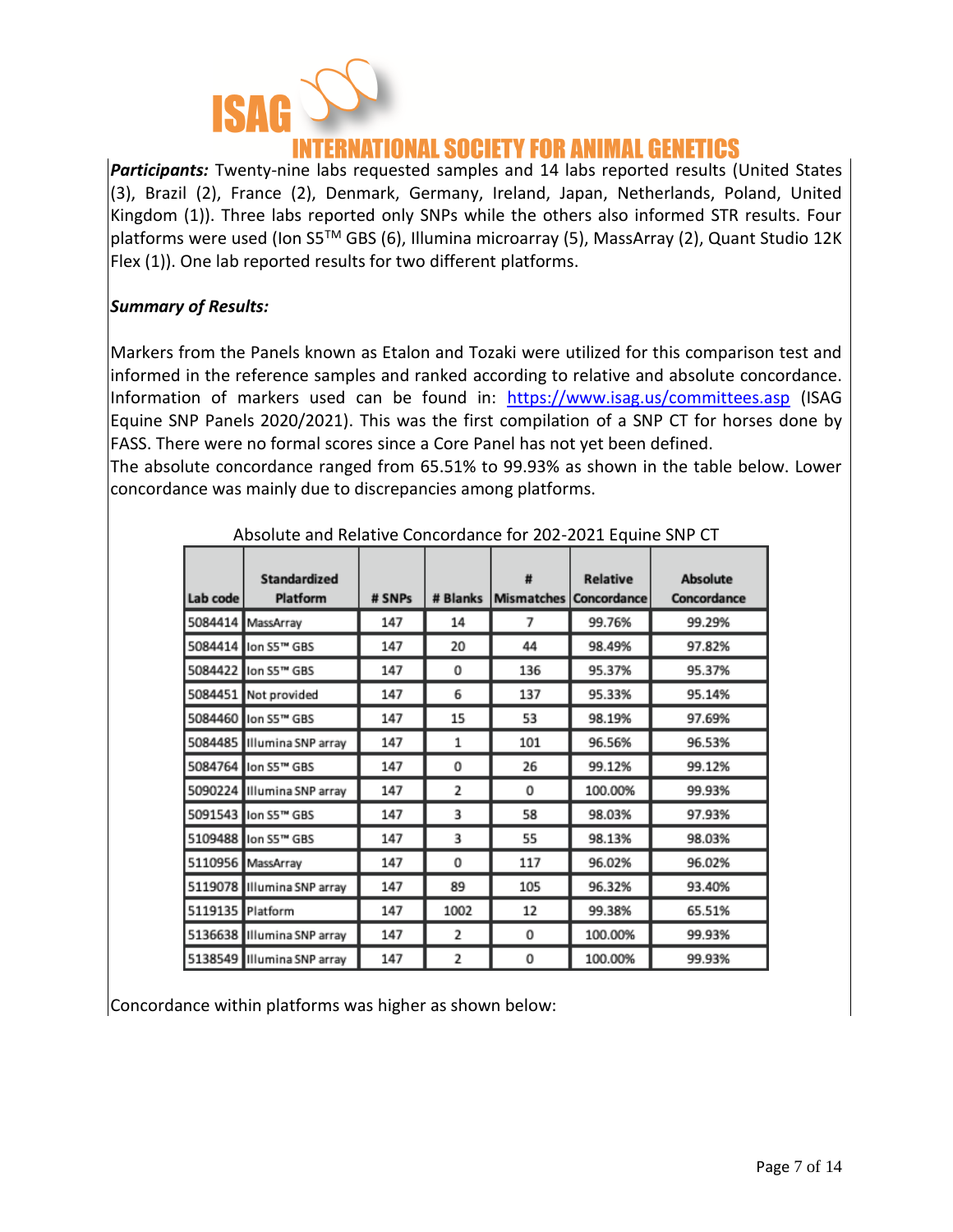| <b>ISAG</b> |                                                  |
|-------------|--------------------------------------------------|
|             | <b>INTERNATIONAL SOCIETY FOR ANIMAL GENETICS</b> |

| Platform                | <b>Average of Relative</b><br>Concordance | <b>Average of Absolute</b><br>Concordance |
|-------------------------|-------------------------------------------|-------------------------------------------|
| unknown NGS             |                                           |                                           |
| Platform n=1            | 99.38%                                    | 65.51%                                    |
| Illumina SNP array      |                                           |                                           |
| $n=5$                   | 98.58%                                    | 97.95%                                    |
| Ion S5 <sup>™</sup> GBS |                                           |                                           |
| n=6                     | 97.89%                                    | 97.66%                                    |
| <b>Mass Array</b>       |                                           |                                           |
| $n=2$                   | 97.89%                                    | 97.65%                                    |
|                         |                                           |                                           |
| QuantStudio 12K Flex    | 95.33%                                    | 95.14%                                    |
| <b>Grand Total</b>      | 98.05%                                    | 95.44%                                    |

A comparison with last CT showed that 100% concordance rate decreased from 71% of SNPs  $(2018-19$  CT, 11 data set analysed) to 19% in this year's test (15 data set).

Relative Concordance for 2021-2021 CT (n=15) Relative Concordance for 2018-2019 CT (n=11)

| #SNPs     |           | <b>Relative</b>         | # SNPs      | %           | Concordance          |              |
|-----------|-----------|-------------------------|-------------|-------------|----------------------|--------------|
| $n = 147$ | % of SNPs | <b>Concordance Rate</b> | $(n = 148)$ | <b>SNPs</b> | Rate                 | <b>Notes</b> |
| 28        | 19%       | 100%                    | 106         | 71%         | 100%                 |              |
| 54        | 37%       | 99.67%-99.66%           | 11          | 7%          | 99.5%                |              |
| 18        | 12%       | 99.64%-99.61            | 10          | 7%          | 99.0 - 99.3%         |              |
| 14        | 10%       | 99.33-99.23%            | 10          | 7%          | 98.2 - 98.6%         |              |
| 5         | 3%        | 99.00%                  | 6           | 4%          | 95.0-97.6%           |              |
| 7         | 5%        | 98.93-97.5%             |             | 1%          | 93%                  |              |
| 6         | 4%        | 96.77-95.67%            |             |             |                      | one with 3   |
| 5         | 3%        | 94.98-91.76-%           | 3           | 2%          | 84.7 - 89.3% alleles |              |
| 4         | 3%        | 85.27-81.65%            |             |             |                      | one with 3   |
| 6         | 4%        | 79.26-76.26%            | 2           | 1%          | 75.2 - 78.0% alleles |              |

Absolute Concordance for 2021-2021 CT (n=15)

| #SNPs<br>$N = 147$ | $%$ of<br><b>SNPs</b> | <b>Absolute Concordance</b><br>Rate |
|--------------------|-----------------------|-------------------------------------|
| 7                  | 5%                    | 100%                                |
| 39                 | 27%                   | 99.67%                              |
| 28                 | 19%                   | 99.33%                              |
| 19                 | 13%                   | 96.67-99.00%                        |
| 54                 | 37%                   | 94.67-70.67%                        |

There were several causes for the reduced overall concordance (see Table below). For some variants (BIEC555737, BIEC2204153, BIEC562465, BIEC571705, BIEC581695), some of the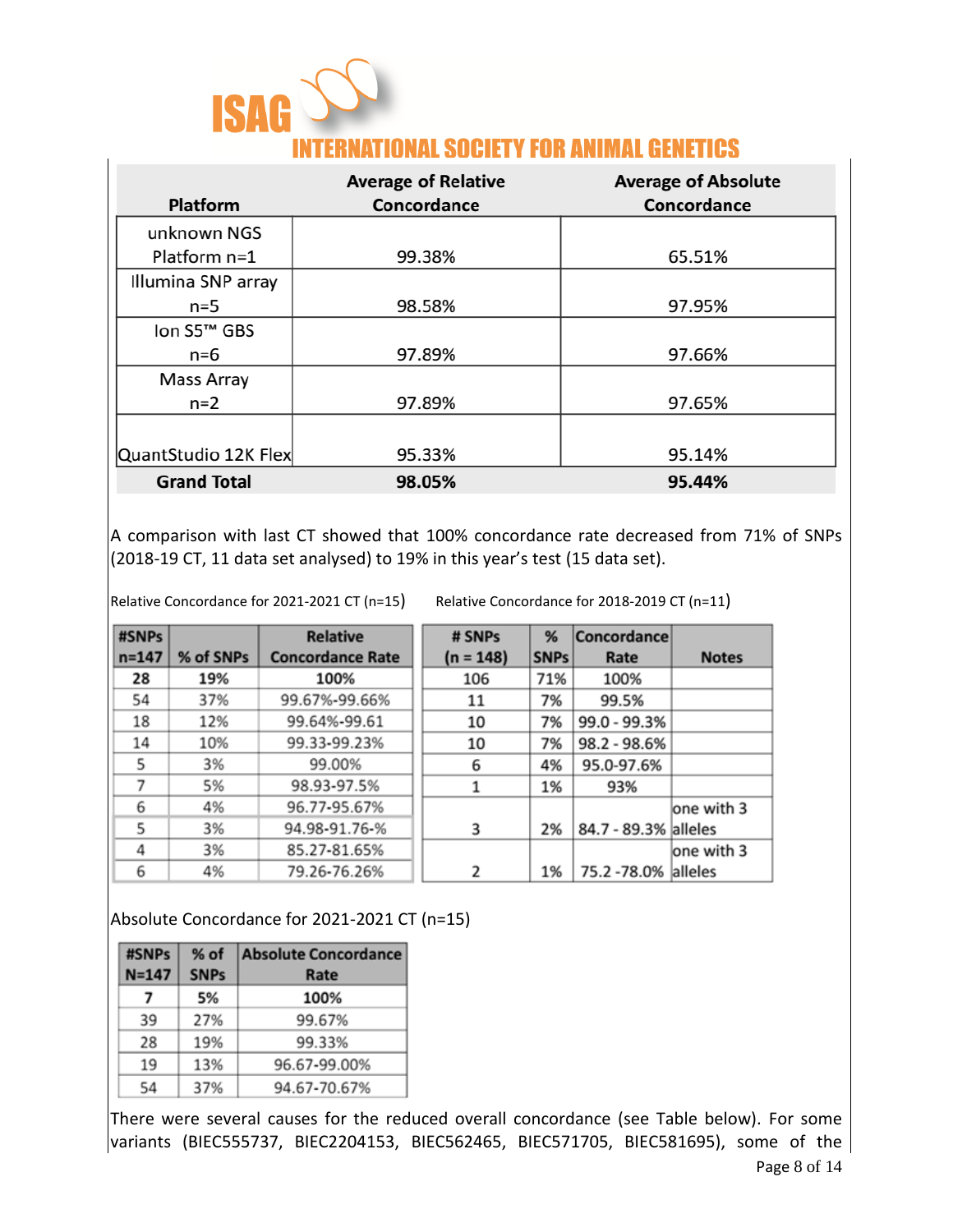

### ATIONAL SOCIETY FOR ANIMAL GENETICS

discrepancies are likely caused by standardization when EquCab 3.0 assembly was used instead of 2.0.

Markers considered to be added to "watch list" based on relative concordance less than 95%

| <b>SNP</b>                                     | <b>Blanks</b>                                     | <b>Reported</b> | <b>Mismatch</b>        | <b>Relative Accuracy</b> | <b>Notes</b>                                                                                                                                                     |                                                                                                |
|------------------------------------------------|---------------------------------------------------|-----------------|------------------------|--------------------------|------------------------------------------------------------------------------------------------------------------------------------------------------------------|------------------------------------------------------------------------------------------------|
|                                                |                                                   |                 |                        |                          | 9 samples homozygous "GG" not "CC" and 2 samples homozygous "CC" and not "G" in                                                                                  |                                                                                                |
| <b>BIEC554813</b>                              | 22                                                | 278             | 66                     | 76.26%                   | 5/6 S5 labs and 1 Quant Studio platform                                                                                                                          |                                                                                                |
| <b>BIEC581695</b>                              | 23                                                | 277             | 63                     | 77.26%                   | 3 labs complement genotype for all samples (including reference) likely related to<br>strand flip, ECT10 2 S5 labs with discordant data                          |                                                                                                |
| <b>BIEC571705</b>                              | 20                                                | 280             | 62                     | 77.86%                   | 3 labs complement genotype for all samples (including reference) three labs likely<br>related to strand flip, 1 MassArray and 1 S5 miscall from 2 different labs |                                                                                                |
| <b>BIEC555737</b>                              | 21                                                | 279             | 60                     | 78.49%                   | Complement genotype for all samples (including reference) three labs likely related to<br>strand flip                                                            | likely related to complement calls but                                                         |
| <b>BIEC562465</b>                              | 21                                                | 279             | 60                     | 78.49%                   | Complement genotype for all samples (including reference) three labs likely related to<br>strand flip                                                            | also other discordant calls                                                                    |
| <b>BIEC2204153</b>                             | 1                                                 | 299             | 62                     | 79.26%                   | Complement genotype for all samples (including reference) three labs likely related to<br>strand flip ECT20 two labs discordant (MassArray)                      | Complement genotypes not related to<br>known issue<br>discordant calls unlikely to be platform |
| <b>BIEC344848</b>                              | 22                                                | 278             | 51                     | 81.65%                   | 2 labs 18/20 miscalls S5 data, S5 and Illumina genotypes differ for ECT1, 10,12,20                                                                               | specific                                                                                       |
| <b>BIEC508410</b>                              | 20                                                | 280             | 49                     | 82.50%                   | 2 labs complement genotype even for reference samples, 1 lab complement for CT<br>samples not reference, 1 lab 6 miscalls                                        | discordant calls maybe platform related                                                        |
| <b>BIEC681989</b>                              | 21                                                | 279             | 42                     | 84.95%                   | 3 S5 platforms with 14 miscalls                                                                                                                                  |                                                                                                |
| <b>BIEC2158202</b>                             | 8                                                 | 292             | 43                     | 85.27%                   | Discrepancy between S5 and other platforms for 8 samples (mostly homozygous "T"<br>not "CT")                                                                     |                                                                                                |
| <b>BIEC119158</b>                              | 21                                                | 279             | 23                     | 91.76%                   | 1 lab 16 miscalls (mostly homozygous "T"), 1 lab 8 miscalls (opposite to other lab<br>mostly homozygous "A") both S5 platforms                                   |                                                                                                |
| <b>BIEC136821</b>                              | 28                                                | 272             | 15                     | 94.49%                   | 4 samples with 3 or more miscalls, MassArray, Illumina, and S5                                                                                                   |                                                                                                |
| <b>BIEC2214346</b>                             | Llab with 14 miscalls<br>16<br>2<br>298<br>94.63% |                 |                        |                          |                                                                                                                                                                  |                                                                                                |
| 15<br>20<br>280<br><b>BIEC531275</b><br>94.64% |                                                   |                 | 1 lab with 14 miscalls |                          |                                                                                                                                                                  |                                                                                                |
| BIFC2310269                                    |                                                   | 299             | 15                     | 94.98%                   | 4 labs using S5 and 1 using Quant Studio with miscalls in 3 samples ECT11, 16, 17 ("TT"<br>not "CT")                                                             |                                                                                                |

Note: Markers highlighted in pink were selected for Sanger sequencing.

1) BIEC2204153: In addition to discordant genotypes seen in some labs due to strand flip (T>C (2.0) verses G>A (3.0). Sample#20 showed discordant genotypes for MassArray user labs. Ion S5™ GBS genotype was confirmed as correct and discrepancy was explained by a mutation in the primer site for MassArray assay.

2) BIEC2158202 that showed discrepancy between Ion S5™ GBS and other platforms for 8 samples (one of which was not scored, ECT5, because equal number of CT and TT reported by labs). Ion S5™ GBS genotypes were confirmed by Sanger sequencing.

Important: A variant was identified between ISAG SNP panel sequence and EquCab 3.0, at 60 bp from SNP of interest. That may have impacted design of other platforms.

> 0000020 Por of interest<br>0000020 Pccctgttctaaccaagggtggcagacccctaatcccccccgcccccacc 00000250 50633452 tectgttctaaccaagggtggcagaccccctaatcccccccgcccccacc 50633501 Indel in Equcab 3 00000251 accatgagct.ctaggaggaatagatttcagttctctggatggagggcaa 00000299

3-5) BIEC581695, BIEC344848, BIEC571705: MassArray genotype confirmed, variant in primer site for Ion S5™ GBS likely.

6) BIEC119158: MassArray genotype confirmed –unknown cause of discordance.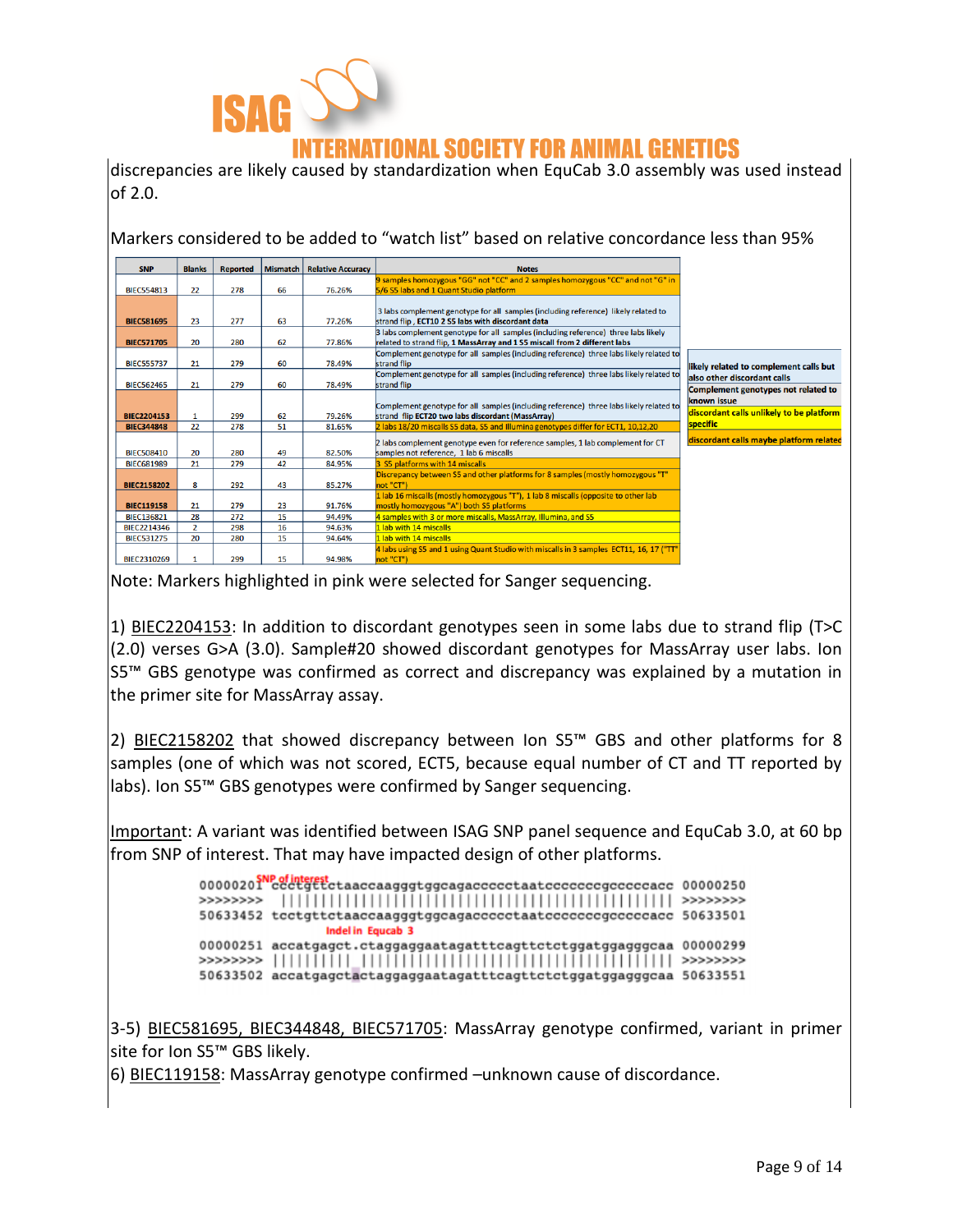

### VATIONAL SOCIETY FOR ANIMAL GENETICS

In addition, marker BIEC911841 showed difficulties for design due to mapping in multiple sites (also reported by Dr. Tozaki in his talk: "Availability of whole genome sequencing database for selecting SNP markers in Thoroughbreds").

#### *Parentage questions:*

Parentage questions concordance was good. The parentage question one asked if any of the samples qualifies as the offspring of sample#04. If yes please, indicate which sample(s). All the labs answered rightly (No). The second question asked if any of the samples tested qualifies as the parent(s) of sample#18. If yes, please indicate which sample(s). All the labs answered rightly (Yes, sample #8).

#### *Discussion Points:*

For next CT report: • Motion for voting: Top vs. Forward calls. Result: The motion was voted and the Top call was selected.

If ranked only 54.5% labs ranked 1 (based on small number of labs participating). How to increase both? **See possible removal of some markers (BIEC2158202 and BIEC911841 and others listed on the watch list in table above**.

#### Proposals that were approved:

Consider removal of SNPs on the watch list if lower concordance observed after two CTs and reason for discrepancies are defined as well as remove those SNPs shown to be multimappers (BIEC911841)

Based on SNP duty lab report and studies presented by Bellone and Flynn carry out a large multi-center study to identify additional SNPs and evaluate SNPs across platforms in large number of horses and breeds.

#### **Results of Horse Survey**

In June 2021, a survey was carried out among labs that participated in the last 2 CTs to get information about the use of SNPs for PV.

Thirty-eight labs from different countries (Europe -16-, South America -8-, North America -4-, Asia -5-, Africa -5-) replied and the information was shared during the workshop.

Briefly, questions were grouped as related to the SNP Panel or the transition of STR to SNPs for parentage verification.

1. The first question was if the current panels (Etalon+ Tozaki) should be approved as Core Panel during the workshop. Twenty-two labs (58%) answered against, and sixteen (42%) in favor of that option.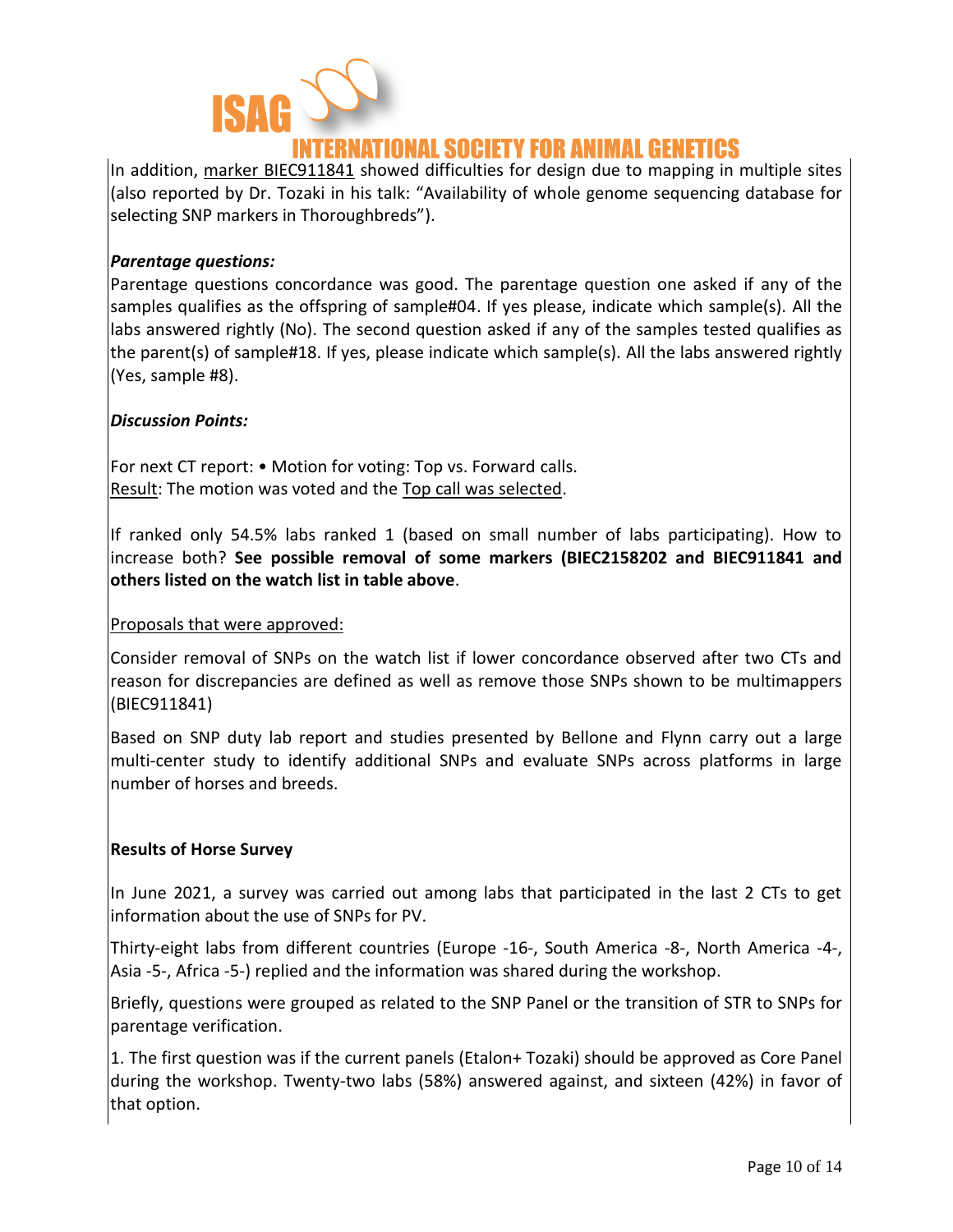

2. For those that answered against the motion, it was asked if a study among laboratories should be organized to research SNPs across breeds with a large number of samples. Sixteen of the twenty-two labs replied in favor of that option, volunteering to test and/or provide samples of different breeds.

Regarding the transition of STR to SNPs for parentage verification:

1. The survey asked to the participants if they were already testing SNPs in other species. Twenty-nine of thirty-eight replied for No and those that were using; they were working with different platforms (NGS, microarray, MassArray). In addition, all but one lab comment that the cost of SNP testing was higher than testing STR. Therefore, shared concerns were both cost of SNP testing and technology transition.

2. It was also asked if participants agreed of having both methods (SNPs and STRs) in use for parentage verification. This question was included considering the investment in platform and software that transition to SNPs will require to the labs that are not working with SNPs. Thirty labs (79%) of thirty eight replied in favor of co-existing methods.

#### **New Committee chair**

Chair: Marcela Martinez

Term of service (*add years of first and second term of service*): 2019-2023 (first term)

Affiliation: Laboratorio de Genética Aplicada. Sociedad Rural Argentina. Argentina

E-mail address: mmartinez@sra.org.ar

#### **New Committee co-chair** (optional)

Chair:

Term of service (*add years of first and second term of service*):

Affiliation:

E-mail address:

*Note: One term runs for two bi-annual conferences (i.e. four years)*

#### **New Committee members**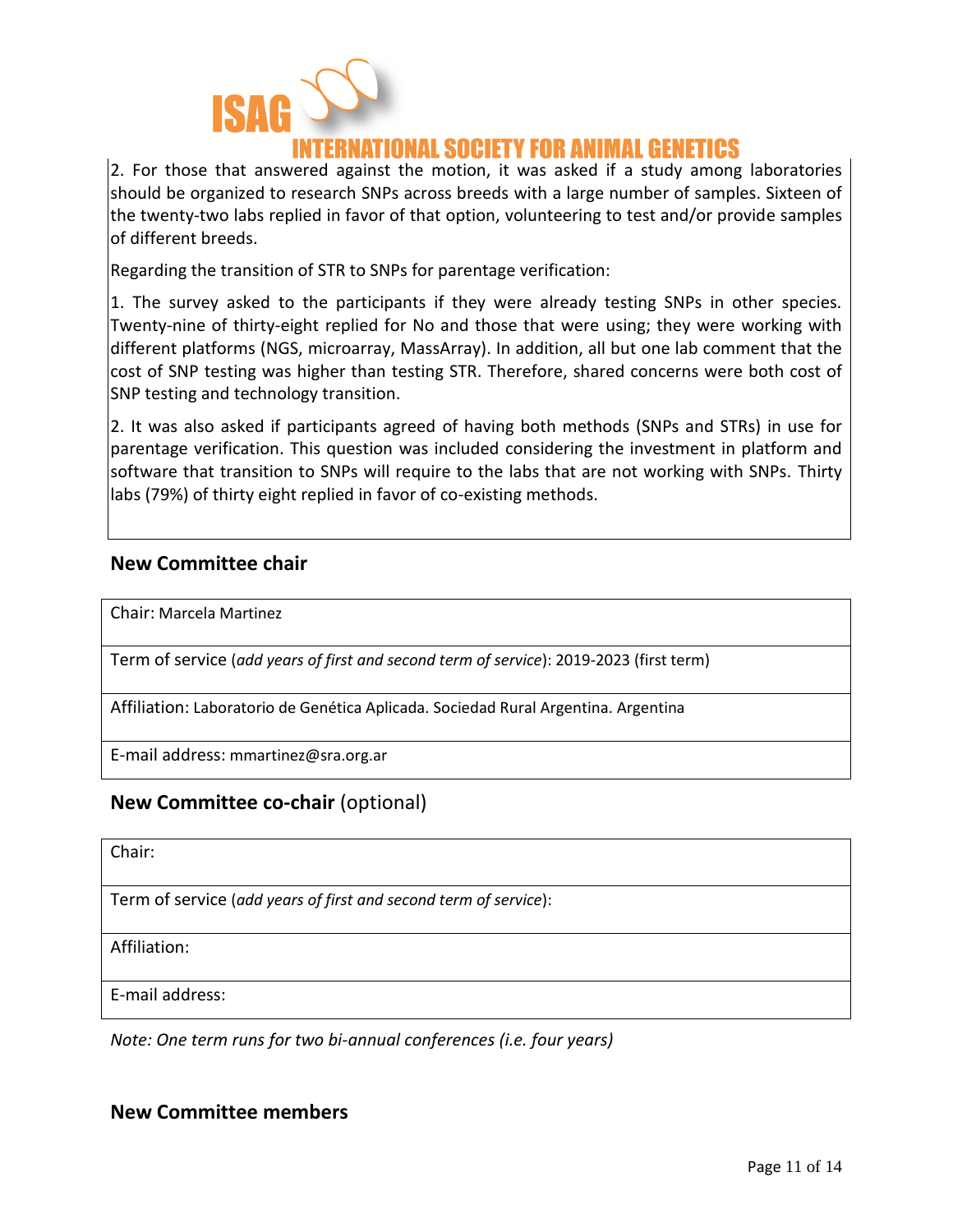

### **ATIONAL SOCIETY FOR ANIMAL GENETICS**

| Other committee<br>members | First term<br>of service<br>(from year<br>to year) | Second term of<br>service (from year to<br>year) | Email address                     |
|----------------------------|----------------------------------------------------|--------------------------------------------------|-----------------------------------|
| <b>Romy Morrin</b>         |                                                    | ISAG-ISBC Liaison (ex officio)                   | rmorrin@weatherbys.ie             |
| Rebecca Bellone            | 2019-2023                                          | 2023-2027                                        | rbellone@ucdavis.edu              |
| Guillermo Giovambatista    | 2019-2023                                          | 2023-2027                                        | guillermogiovambattista@gmail.com |
| Amparo Martinez            | 2021-2025                                          |                                                  | amparomartinezuco@gmail.com       |
| Leanne Van de Goor         | 2021-2025                                          |                                                  | leanne.vandegoor@vhlgenetics.com  |
| Teruaki Tozaki             | 2021-2025                                          |                                                  | ttozaki@lrc.or.jp                 |
| Paul Flynn                 | 2021-2025                                          |                                                  | pflynn@weatherbys.ie              |

### **COMPARISON TEST** (2020-2021) YES

#### **Duty laboratory: HORSE STR CT**

Contact person: Rebecca Bellone

Affiliation: VGL, UC Davis. USA

E-mail address: rbellone@ucdavis.edu

#### **Comments (issues rising)**

See Discussion Points of Horse STR Duty Lab.

#### **List of recommended markers with primer information**

**Horse Core Panel: VHL20, AHT4, AHT5, ASB2, HMS6, ASB23, HTG10, HMS3, HMS2, HTG4, HMS7, HTG10.**

**AHT4 F**: AACCGCCTGAGCAAGGAAGT /**AHT4 R**: CCCAGAGAGTTTACCCT

**AHT5 F**: ACGGACACATCCCTGCCTGC /**AHT5 R**: GCAGGCTAAGGAGGCTCAGC

**ASB2 F**: CCACTAAGTGTCGTTTCAGAAGG /**ASB2 R**: CACAACTGAGTTCTCTGATAGG

**ASB17 F**: ACCATTCAGGATCTCCACCG /**ASB17 R**: GAGGGCGGTACCTTTGTACC

**ASB23 F**: GAGGGCAGCAGGTTGGGAAGG /**ASB23 R**: ACATCCTGGTCAAATCACAGTCC

**HMS2 F**: CTTGCAGTCGAATGTGTATTAAATG /**HMS2 R**: ACGGTGGCAACTGCCAAGGAAG

**HMS6 F**: GAAGCTGCCAGTATTCAACCATTG /**HMS6 R**: CTCCATCTTGTGAAGTGTAACTCA

**HTG4 F**: CTATCTCAGTCTTGATTGCAGGAC /**HTG4 R**: CTCCCTCCCTCCCTCTGTTCTC

**VHL20 F**: CAAGTCCTCTTACTTGAAGACTAG /**VHL20 R**: AACTCAGGGAGAATCTTCCTCAG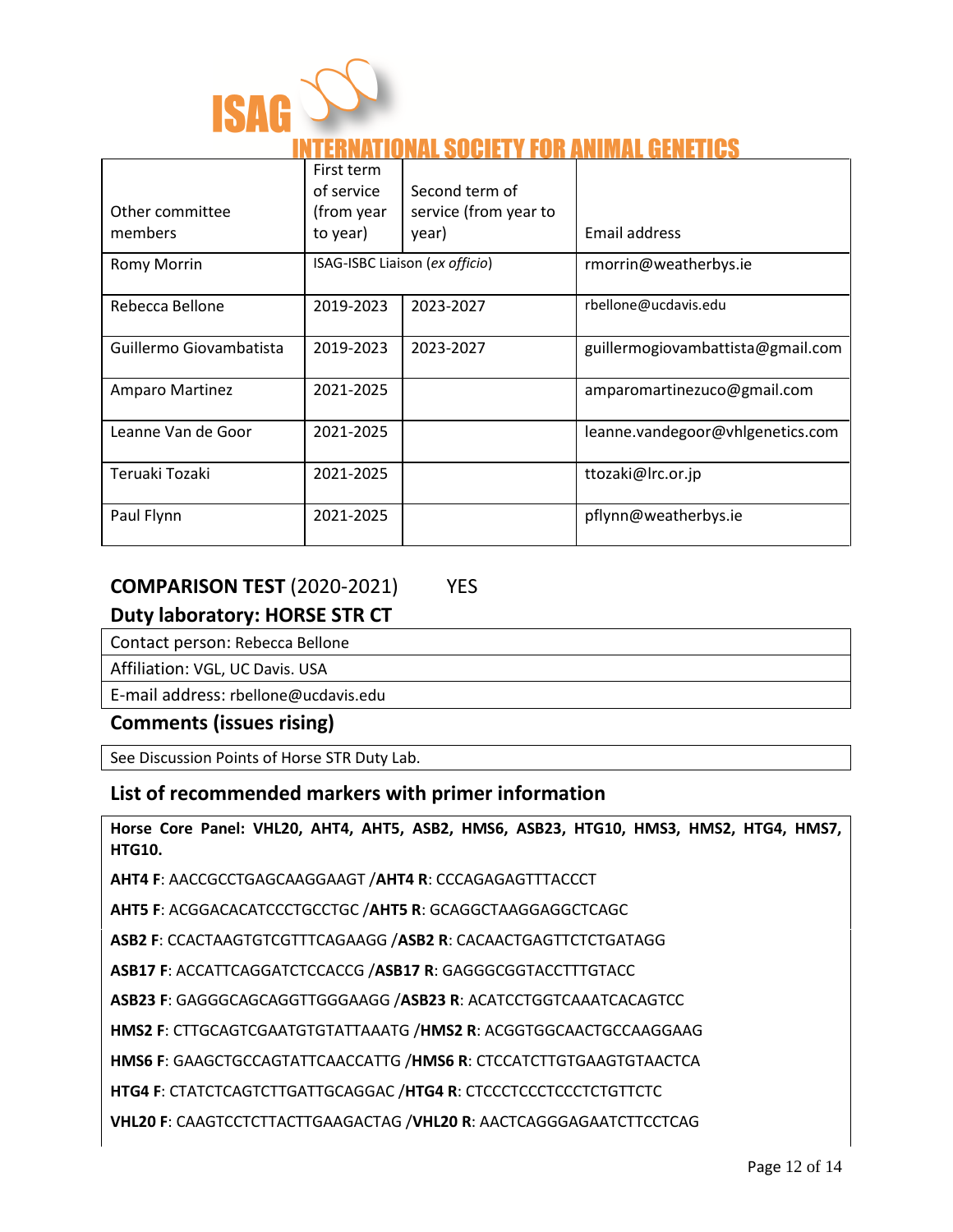

### ATIONAL SOCIETY FOR ANIMAL GENET

#### **HTG10 F** CCTAATGTCATATGGAAAGCCTTG /**HTG10 R** TGGGCTTTTTATTCTGATCTGTCACATTT

**HMS3 F** ACATCAGTCAGAAGCTGCGAAC /**HMS3 R** CCCCTCTTGCTCTAAAGCCCCA

**HMS7 F**: TGTTGTTGAAACATACCTTGACTGT \*\* /**HMS7 R**: CAGGAAACTCATGTTGATACCATC

\*\* original sequence; can produce null allele. Alternate sequence for consideration: TGTTSTTGAAACATACATTGACTGT.

### **COMPARISON TEST** (2020-2021) YES

#### **Duty laboratory: HORSE SNP CT**

Contact person: Rebecca Bellone

Affiliation: VGL, UC Davis. USA

E-mail address: rbellone@ucdavis.edu

#### **Comments (issues rising)**

See Discussion Points of Horse SNP Duty Lab.

#### **List of recommended markers with primer information**

The provisory panel is also posted as: ISAG Equine SNP Panels 2020/2021. A new panel would be developed as part of a multi-lab work and information will be reported to the participants in time for the next CT.

### **COMPARISON TEST** (2020-2021) YES

#### **Duty laboratory: Donkey STR CT**

Contact person: Prof. Peter Dovc.

Affiliation: GenLab, Biotechnical Faculty, University of Ljubljana, Slovenia.

E-mail address: peter.dovc@bf.uni-lj.si

#### **Comments (issues rising)**

See Discussion Points of Donkey STR Duty Lab.

#### **List of recommended markers with primer information**

Donkey Core Panel: AHT4, HMS6, ASB23, HTG10, HMS3, HMS2, HTG7, HMS7, HMS18, TKY297, TKY312, TKY337, TKY343.

Primer sequences are the same of those used for Horses (AHT4, HMS6, ASB23, HTG10, HMS3, HMS2, HMS7)

Primers specific for Donkeys: